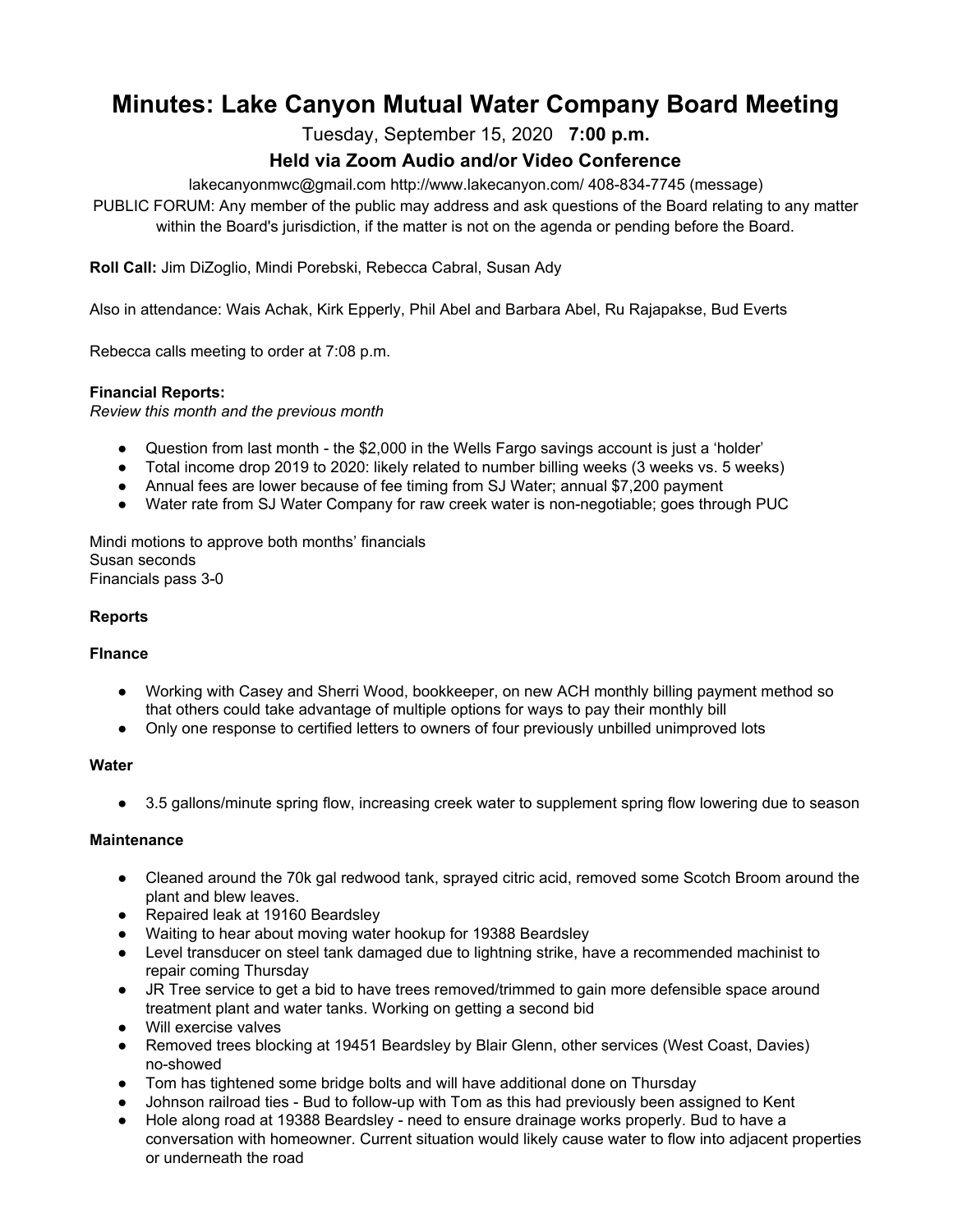- Discussion about informing community of need to conserve water, possible use of signs, etc.
	- Kirk expressed a sentiment to ensure we are not raising alarm, but only informing

#### **Communication and Correspondence**

- Emailed to residents for interest in running for the LCMWC board, only one response
- Emailed / dropped off Candidate Statements and Ballots on Saturday, Sept. 12th
- Charles Mosher shared suggestion to board regarding rate increase
- Phil Abel provided feedback on shed repair and location
- Bud will send "Notice of Termination" to one resident who is behind on payments
- LCMWC meeting minutes typically to be reviewed and approved in-meeting, last meeting was ended abruptly due to CZU fire text and so that was not accomplished. Will be reviewed in this meeting.

## **Staff**

- Rebecca signed up for "Northern California Earthquake Resilience Webinars" on Oct. 1st and 8th
- Bud emailed webinar info and Google Calendar invitation to board members during this meeting

## **Business**

- 1. September Annual meeting: finalize time, voting process, and other logistics
	- a. Sept 26, Saturday @ 5pm
	- b. Annual financial review, what was accomplished in the last year, what is on the radar/priorities for the board going into the next year
	- c. Financials: Bud puts together and presents
	- d. What was accomplished: Mindi puts together and presents
	- e. What is on the radar: Jim & Kirk can put together a presentation on Laurel water pipe plans, Casey to provide Comcast update, Jim to discuss emergency exits, Mindi to provide reminder about providing cell phone for emergencies
	- f. Presentation done at the annual meeting: Firewise, Wildlife presentation to request from two residents, water conservation to be owned by Susan and Bud, Rebecca to raise awareness of knowing where to shut off water/propane and have a neighbor who knows as well
	- g. Board to meet Tuesday, Sept 22nd at 7:00 p.m. for dry run. Google Calendar invitation sent to board members. Will add community members.
- 2. Laurel Curve safety improvement project: findings from Sept 10th community discussion and next steps
	- a. Mindi recaps findings from community meeting
		- i. Discussion of current sign alone not working, still seeing trucks misbehaving
		- ii. Additional signage e.g. warning trucks going uphill
			- 1. Recommendation to discuss with fire department to ensure it won't prohibit fire trucks
			- 2. Interest in 'enter at your own risk' or 'drive at your own risk' or 'large trucks not recommended' upon entering Laurel
			- 3. Suggestion to educate residents on requesting small trucks for deliveries
	- b. Rebecca shares idea about road ballards Charles Mosher mentioned willingness to add these
	- c. Mindi mentions residents willing to work within easement on engineered plan
	- d. Idea to add truck speed limit 5mph
	- e. Rebecca had also looked into custom signs (take turn wide to the right)
	- f. Next step: Mindi to contact Marc Ritson for 'informal' consulting options. Cost not to exceed approx \$400-\$500
	- g. Next step: Mindi to bring back a proposal with specific sign recommendations and costs for next month
- 3. Fallen tree that blocked Beardsley: recap of event, learnings, and clean-up next steps
	- a. Bud provided recap of event earlier as part of his report
	- b. Learning regarding inaccessibility of text for emergencies Bud was texting residents from his personal account
		- i. Option: Purchase LCMWC cell phone to allow us the ability to text out through Google Voice
		- ii. Option: survey all residents to get their cell phone numbers and carriers